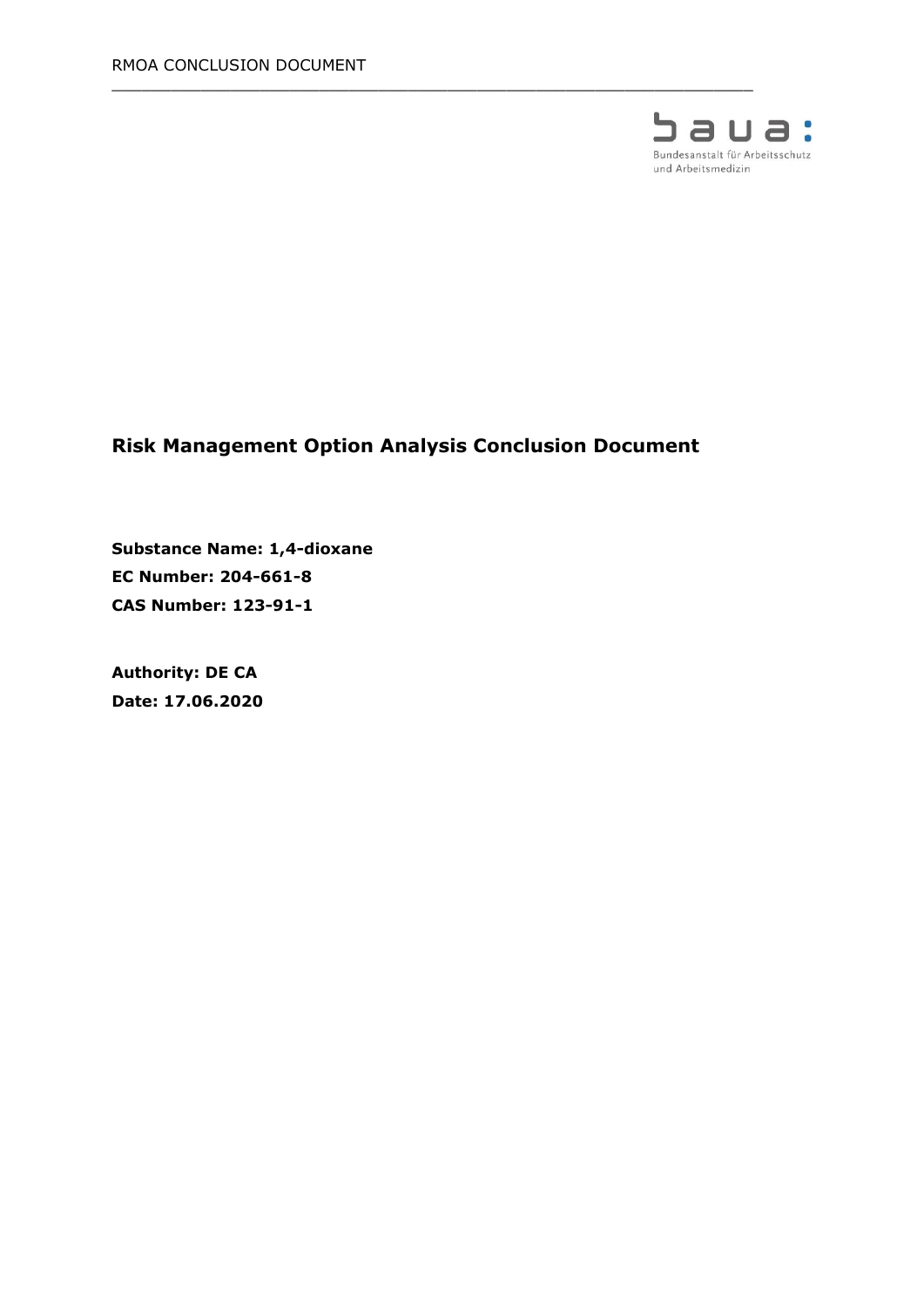#### **DISCLAIMER**

The author does not accept any liability with regard to the use that may be made of the information contained in this document. Usage of the information remains under the sole responsibility of the user. Statements made or information contained in the document are without prejudice to any further regulatory work that ECHA or the Member States may initiate at a later stage. Risk Management Option Analyses and their conclusions are compiled on the basis of available information and may change in light of newly available information or further assessment.

 $\_$  , and the set of the set of the set of the set of the set of the set of the set of the set of the set of the set of the set of the set of the set of the set of the set of the set of the set of the set of the set of th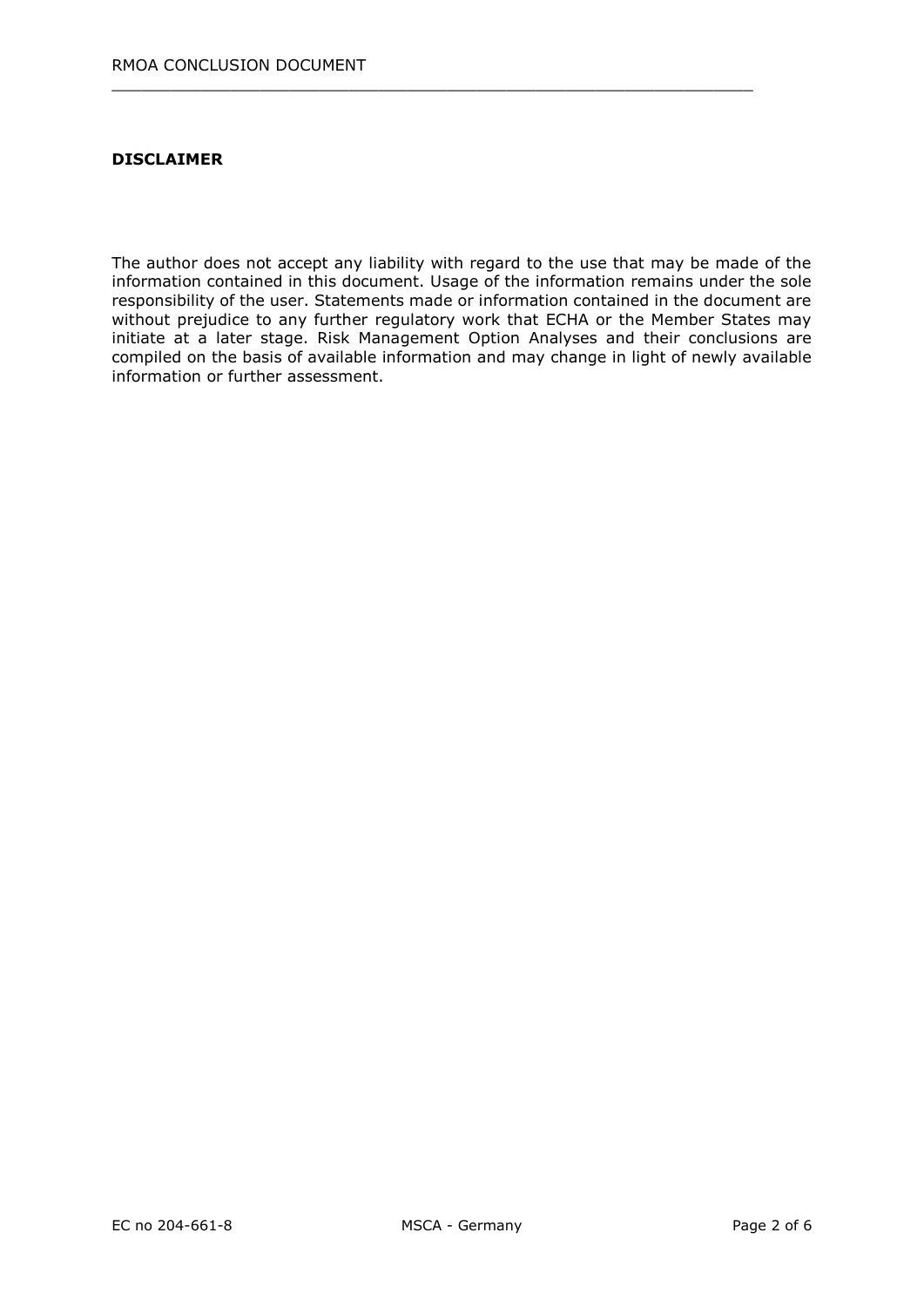# **Foreword**

The purpose of Risk Management Option analysis (RMOA) is to help authorities decide whether further regulatory risk management activities are required for a substance and to identify the most appropriate instrument to address a concern.

 $\_$  , and the set of the set of the set of the set of the set of the set of the set of the set of the set of the set of the set of the set of the set of the set of the set of the set of the set of the set of the set of th

RMOA is a voluntary step, i.e., it is not part of the processes as defined in the legislation. For authorities, documenting the RMOA allows the sharing of information and promoting early discussion, which helps lead to a common understanding on the action pursued. A Member State or ECHA (at the request of the Commission) can carry out this case-by-case analysis in order to conclude whether a substance is a 'relevant substance of very high concern (SVHC)' in the sense of the SVHC Roadmap to  $2020<sup>1</sup>$ .

An RMOA can conclude that regulatory risk management at EU level is required for a substance (e.g. harmonised classification and labelling, Candidate List inclusion, restriction, other EU legislation) or that no regulatory action is required at EU level. Any subsequent regulatory processes under the REACH Regulation include consultation of interested parties and appropriate decision making involving Member State Competent Authorities and the European Commission as defined in REACH.

This Conclusion document provides the outcome of the RMOA carried out by the author authority. In this conclusion document, the authority considers how the available information collected on the substance can be used to conclude whether regulatory risk management activities are required for a substance and which is the most appropriate instrument to address a concern. With this Conclusion document the Commission, the competent authorities of the other Member States and stakeholders are informed of the considerations of the author authority. In case the author authority proposes in this conclusion document further regulatory risk management measures, this shall not be considered initiating those other measures or processes. Since this document only reflects the views of the author authority, it does not preclude Member States or the European Commission from considering or initiating regulatory risk management measures which they deem appropriate.

-

<sup>&</sup>lt;sup>1</sup> For more information on the SVHC Roadmap: [http://echa.europa.eu/addressing-chemicals-of](http://echa.europa.eu/addressing-chemicals-of-concern/substances-of-potential-concern/svhc-roadmap-to-2020-implementation)[concern/substances-of-potential-concern/svhc-roadmap-to-2020-implementation](http://echa.europa.eu/addressing-chemicals-of-concern/substances-of-potential-concern/svhc-roadmap-to-2020-implementation)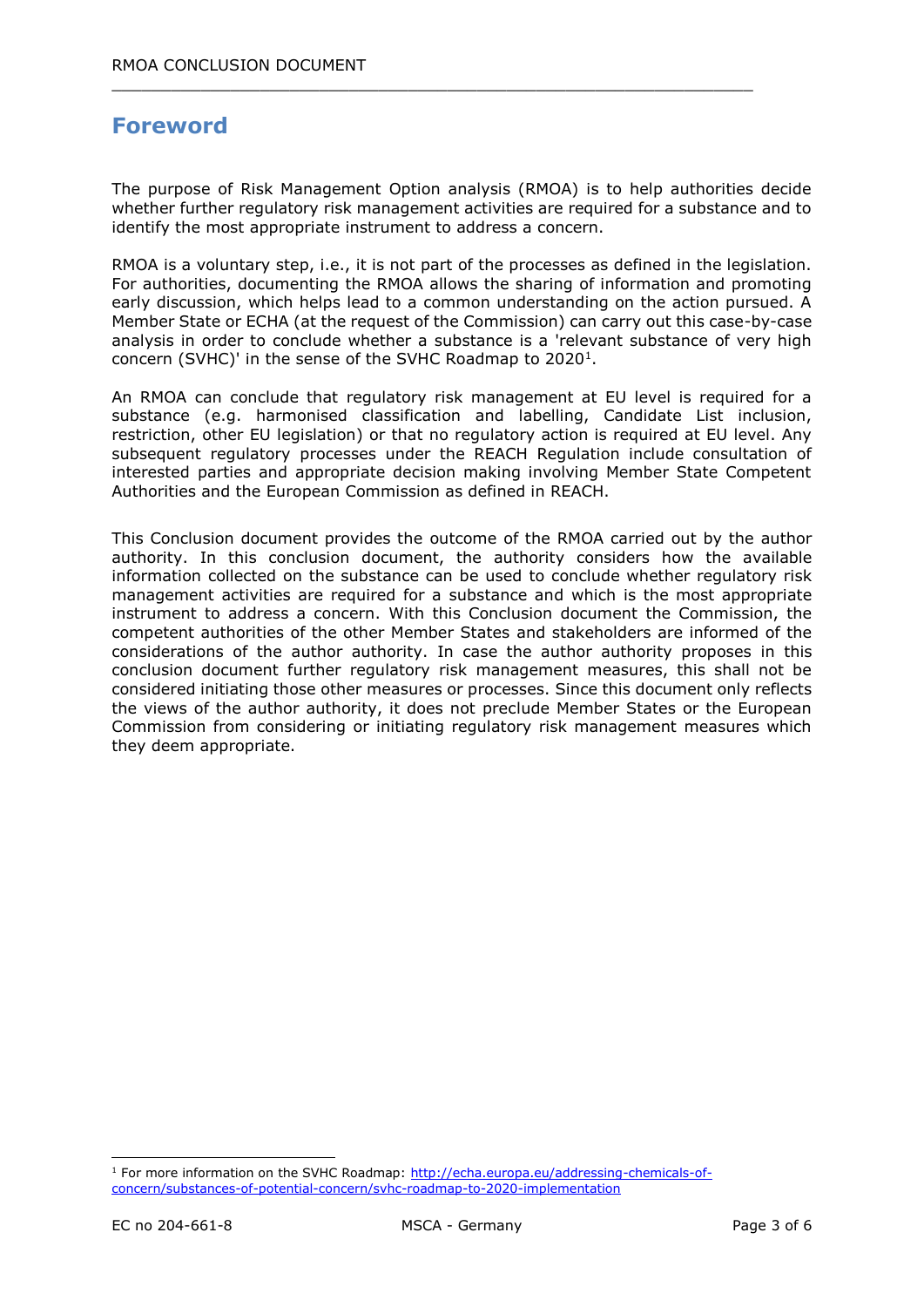## **1. OVERVIEW OF OTHER PROCESSES / EU LEGISLATION**

 $\_$  , and the set of the set of the set of the set of the set of the set of the set of the set of the set of the set of the set of the set of the set of the set of the set of the set of the set of the set of the set of th

1,4-Dioxane is listed in Annex VI of the CLP regulation. ECHAs Risk Assessment Committee (RAC) adopted an opinion in March 2019 to classify 1,4-dioxane as Carc. 1B instead of the current classification as Carc. 2. The corresponding inclusion into Annex VI of the CLP regulation is still pending.

For 1,4-dioxane a risk assessment was performed under Regulation EEC 793/93 – Existing Substances Regulation.

1,4-Dioxane is listed in Annex II of the Regulation (EC) No 1223/2009 on cosmetic products and therefore prohibited in cosmetic products. The Scientific Committee on Consumer Safety (SCCS) concluded in their scientific opinion about an acceptable trace level in cosmetic products that residual concentrations of 1,4-dioxane below 10 ppm are considered as safe for consumers.

An indicative occupational exposure limit value (IOELV) was adopted in the Directive 2009/161/EU in 2009 (in implementation of Directive 98/24/EC (Chemical Agent Directive). IOELV for 1,4-dioxane amounts to 73 mg/m<sup>3</sup> or 20 ppm (8 hours)<sup>2</sup>.

### **2. CONCLUSION OF RMOA**

This conclusion is based on the REACH and CLP data as well as other available relevant information taking into account the SVHC Roadmap to 2020, where appropriate.

| <b>Conclusions</b>                                        | Tick<br>box |
|-----------------------------------------------------------|-------------|
| Need for follow-up regulatory action at EU level:         |             |
| Harmonised classification and labelling                   |             |
| Identification as SVHC (without subsequent authorisation) | x           |
| <b>Authorisation under REACH</b>                          |             |
| <b>Restriction under REACH</b>                            | x           |
| Other EU-wide regulatory measures                         | x           |
| Need for action other than EU regulatory action           |             |
| No action needed at this time                             |             |

## **3. NEED FOR FOLLOW-UP REGULATORY ACTION AT EU LEVEL**

## **3.1 Identification as a substance of very high concern, SVHC**

#### *Environment and indirect exposure of the general population*

The SVHC Roadmap aims to have all relevant substances of very high concern in the Candidate List by 2020. 1,4-Dioxane can be considered a relevant substance of very high concern from the environmental perspective. 1,4-Dioxane is a persistent, mobile and toxic substance and thus considered to be of equivalent level of concern (ELOC) to PBT/vPvB substances. A SVHC identification according to Art. 57f will trigger communication

-

<sup>2</sup> <https://eur-lex.europa.eu/legal-content/EN/TXT/PDF/?uri=CELEX:32009L0161&from=EN>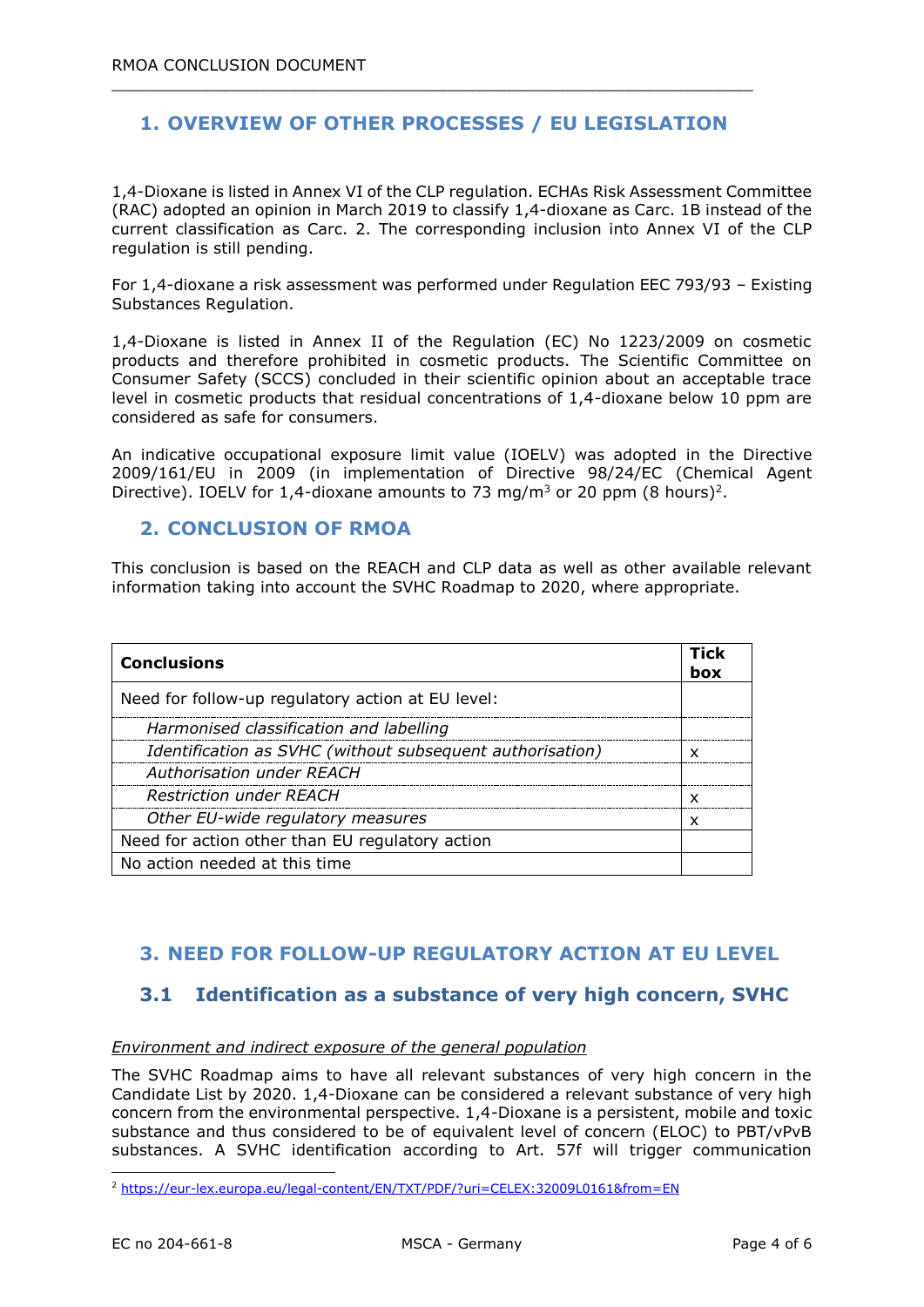requirements to consumers and for industries supply chains (Art. 7 and Art. 33) and promotes substitution.

 $\_$  , and the set of the set of the set of the set of the set of the set of the set of the set of the set of the set of the set of the set of the set of the set of the set of the set of the set of the set of the set of th

The Authorisation duty would be a potential second step after inclusion in the Candidate List. Current knowledge on uses of 1,4-dioxane implies that authorisation of 1,4-dioxane may give control to emissions of this substance to a limited extent. Authorisation addresses the use of a substance as such as well as in mixtures. However, 1,4-dioxane is also present as an unintended constituent (impurity) in many other substances in relevant concentrations which, although the concentration of the impurities is very low  $(<0.1\%)$  in sum result in relevant emissions to the environment. Such substances are used in various applications and according to the aMSCAs knowledge contribute significantly to emissions of 1,4-dioxane to the environment. Additionally, inclusion of 1,4-dioxane into Annex XIV could hamper later restriction efforts (Art. 58 (5)). Further, imported articles containing 1,4-dioxane at relevant concentrations are not covered by the inclusion of 1,4-dioxane into Annex XIV, although information obligations as described earlier would persist.

Therefore, authorisation of 1,4-dioxane would not be an effective risk management measure in this case.

#### *Occupational Safety and Health*

From the perspective of occupational safety and health the identification as SVHC & Inclusion in Annex XIV is considered as an effective RMO, when a substance is intended to become substituted over the medium or longer term (sunset chemicals). Based on the upcoming Carc. 1B-classification an identification with regard to Art. 57a is possible. However, it should be kept in mind that some applications are exempted from authorisation (see above). In the case of 1,4-dioxane, there is no additional benefit for the protection of workers by the RMO authorisation. Risk management measures at the workplace are already triggered by harmonised classification. We therefore consider authorisation on the current basis of information as disproportionate regulatory measure. Further risk management options, like setting an EU-BOELV under CMD should be considered first.

When these primary risk management tools are not efficiently implemented, the need for an authorisation will be re-evaluated.

## **3.2 Restriction under REACH**

Restriction shall address an unacceptable risk to human health or the environment arising from the manufacture, use or placing on the market of substances (Art 68). This option would also cover imported articles. A restriction can be scoped differently: either as general restriction covering all products which contain 1,4-dioxane above a certain concentration, or as a restriction to cover relevant emission sources from specific uses selectively.

#### *Environment and indirect exposure of the general population*

1,4-Dioxane is produced to be intentionally used as a solvent. Furthermore, it is an impurity or constituent of substances of high economic impact produced in large annual quantities, e.g. surfactants.

A restriction for specific uses of 1,4-dioxane and/or substances, containing 1,4-dioxane which lead to significant releases into the environment is considered the most appropriate regulatory option. For this purpose, those uses need to be addressed precisely. 1,4- Dioxane as an impurity - even if it occurs in low concentrations - could be addressed in a restriction by defining a concentration level of 1,4-dioxane which should not be exceeded with a careful consideration of techniques available to reduce the level of 1,4-dioxane in a substance and their impact on emissions to the environment. Further elaboration on the knowledge of additional uses of substances containing 1,4-dioxane is needed in order to